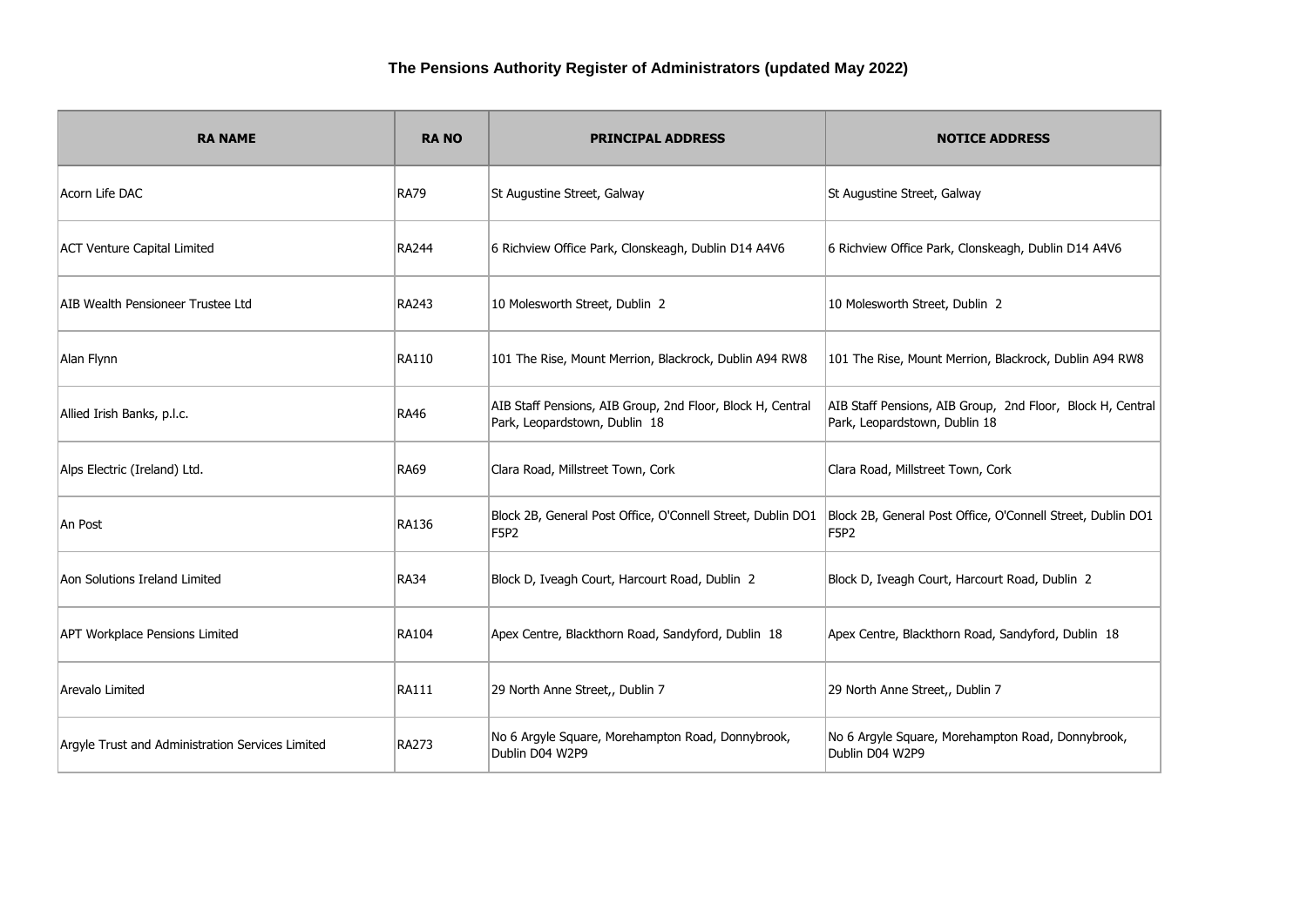| <b>RA NAME</b>                                         | <b>RANO</b>  | <b>PRINCIPAL ADDRESS</b>                                                                                                                    | <b>NOTICE ADDRESS</b>                                                                      |
|--------------------------------------------------------|--------------|---------------------------------------------------------------------------------------------------------------------------------------------|--------------------------------------------------------------------------------------------|
| Ark Life Assurance Company DAC                         | <b>RA12</b>  | 3rd Floor, College Park House, Nassau St, Dublin 2                                                                                          | 3rd Floor, College Park House, Nassau St, Dublin 2                                         |
| Aviva Life & Pensions Ireland DAC                      | <b>RA57</b>  | Building 12, Cherrywood Business Park, Loughlinstown,<br>Dublin D18 W2P5                                                                    | Building 12, Cherrywood Business Park, Loughlinstown,<br>Dublin D18 W2P5                   |
| Aviva Life & Pensions Ireland DAC                      | <b>RA90</b>  | Building 12, Cherrywood Business Park, Loughlinstown,<br>Dublin D18 W2P5                                                                    | Building 12, Cherrywood Business Park, Loughlinstown,<br>Dublin D18 W2P5                   |
| Aviva Life & Pensions Ireland DAC                      | RA163        | Building 12, Cherrywood Business Park, Loughlinstown,<br>Dublin D18 W2P5                                                                    | Building 12, Cherrywood Business Park, Loughlinstown,<br>Dublin D18 W2P5                   |
| Barnardos Republic of Ireland Limited                  | <b>RA113</b> | Christchurch Square, Dublin 8                                                                                                               | Christchurch Square, Dublin 8                                                              |
| <b>BCWM</b> plc                                        | <b>RA45</b>  | 13 Upper Mount Street, Dublin D02 F407                                                                                                      | 13 Upper Mount Street, Dublin D02 F407                                                     |
| Bespoke Trustees Limited                               | <b>RA35</b>  | 16 Roden Place, Dundalk, Louth                                                                                                              | 16 Roden Place, Dundalk, Louth                                                             |
| Buck Consultants (Administration & Investment) Limited | <b>RA270</b> | 160 Queen Victoria Street, London, EC4V 4AN, United<br>Kingdom                                                                              | c/o Invesco Limited, 2 Sandyford Business Centre,<br>Burtonhall Road, Sandyford, Dublin 18 |
| Calor Gas Pensions Ireland Limited                     | RA65         | c/o Calor Teoranta, Long Mile Road, Walkinstown, Dublin<br>12                                                                               | c/o Calor Teoranta, Long Mile Road, Walkinstown, Dublin<br>12                              |
| Capita Pension Solutions Limited                       | <b>RA33</b>  | Hartshead House, 2 Cutlers Gate, Sheffield, South Yorkshire, Capita Life and Pensions Services (Ireland) Limited,<br>S4 7TL, United Kingdom | Montague House, Adelaide Road, Dublin 2                                                    |
| Central Bank of Ireland                                | RA94         | PO Box 559, New Wapping Street, North Wall Quay, Dublin  PO Box 559, New Wapping Street, North Wall Quay, Dublin                            |                                                                                            |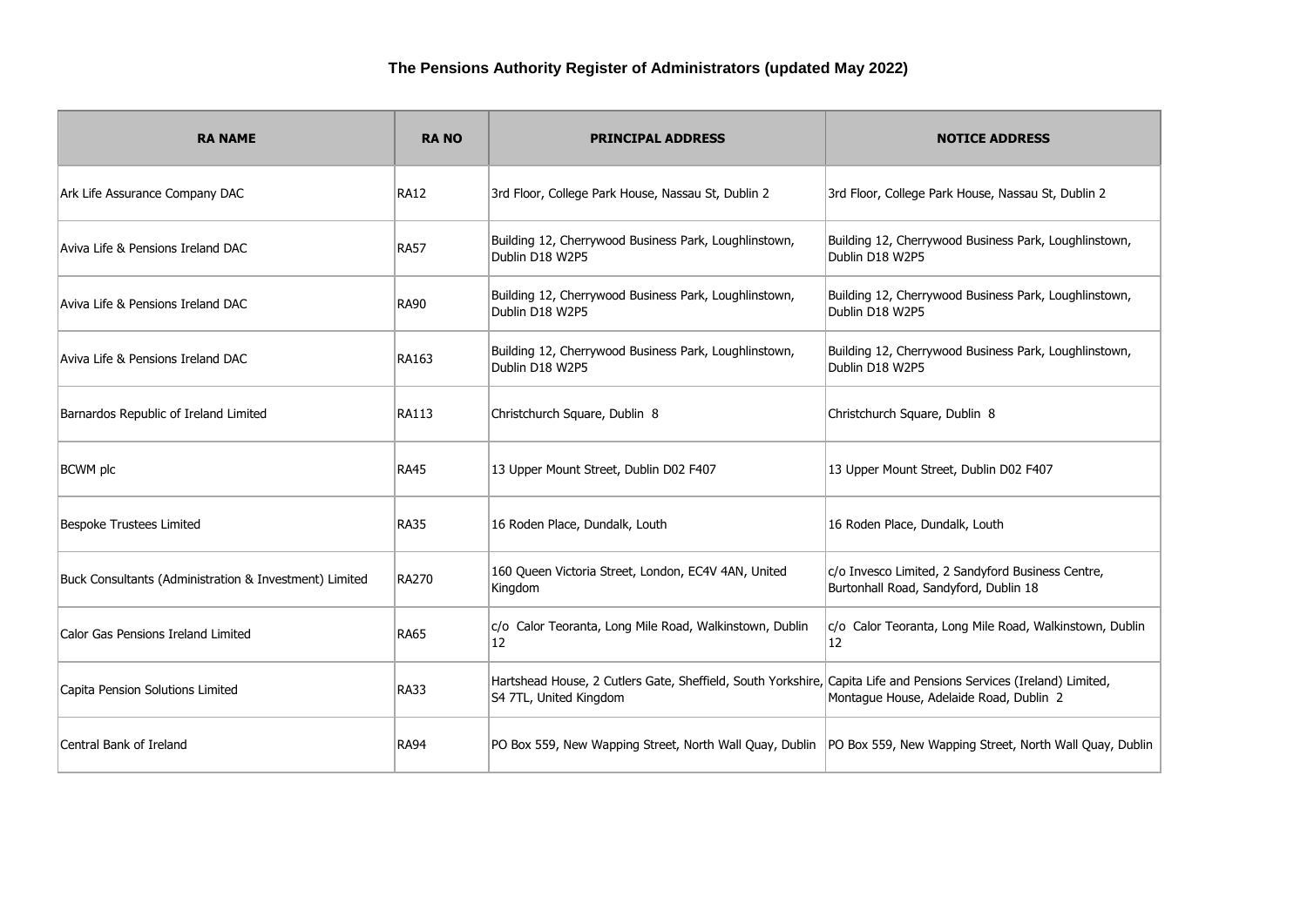| <b>RA NAME</b>                                                     | <b>RANO</b>  | <b>PRINCIPAL ADDRESS</b>                                                | <b>NOTICE ADDRESS</b>                                                                   |
|--------------------------------------------------------------------|--------------|-------------------------------------------------------------------------|-----------------------------------------------------------------------------------------|
| CIF Pension Administration Services Designated Activity<br>Company | RA5          | Canal House, Canal Road, Dublin 6                                       | Canal House, Canal Road, Dublin 6                                                       |
| Colas Teoranta                                                     | <b>RA50</b>  | Unit G1, Maynooth Business Campus, Maynooth, Kildare                    | Unit G1, Maynooth Business Campus, Maynooth, Kildare                                    |
| Córas Iompair Éireann                                              | <b>RA96</b>  | Pensions Office, Heuston Station, Dublin D08 E2CV                       | Pensions Office, Heuston Station, Dublin D08 E2CV                                       |
| Cornmarket Group Financial Services Ltd                            | <b>RA83</b>  | Liberties House, Christchurch Square, Dublin                            | Liberties House, Christchurch Square, Dublin                                            |
| <b>CRH Group Services Limited</b>                                  | <b>RA116</b> | 42 Fitzwilliam Square, Dublin 2                                         | Stonemason's Way, Rathfarnham, Dublin 16                                                |
| David Haugh                                                        | <b>RA60</b>  | 1 Carrickmines Little, Brighton Road, Foxrock, Dublin 18                | 1 Carrickmines Little, Brighton Road, Foxrock, Dublin 18                                |
| Doyle Murtagh & Co                                                 | <b>RA257</b> | Suite 104, 4/5 Burton Hall Road, Sandyford, Dublin 18,<br><b>Dublin</b> | Suite 104, 4/5 Burton Hall Road, Sandyford, Dublin 18,<br>Dublin                        |
| Dublin Port Company                                                | <b>RA115</b> | Port Centre, Alexandra Road, Dublin DO1 H4C6                            | Port Centre, Alexandra Road, Dublin DO1 H4C6                                            |
| <b>Electricity Supply Board</b>                                    | <b>RA25</b>  | 27 Lower Fitzwilliam Street, Dublin 2                                   | 27 Lower Fitzwilliam Street, Dublin 2                                                   |
| <b>EMD Programming Services Limited</b>                            | <b>RA210</b> | 10 Bleach Road, Dun Brinn, Athy, Kildare                                | 10 Bleach Road, Dun Brinn, Athy, Kildare                                                |
| Equitable Life Assurance Society                                   | <b>RA120</b> | Walton Street, Aylesbury, Buckinghamshire, HP21 7QW,<br>United Kingdom  | APT Workplace Pensions Ltd, Apex Business Centre,<br>Blackthorn Road, Sandyford, Dublin |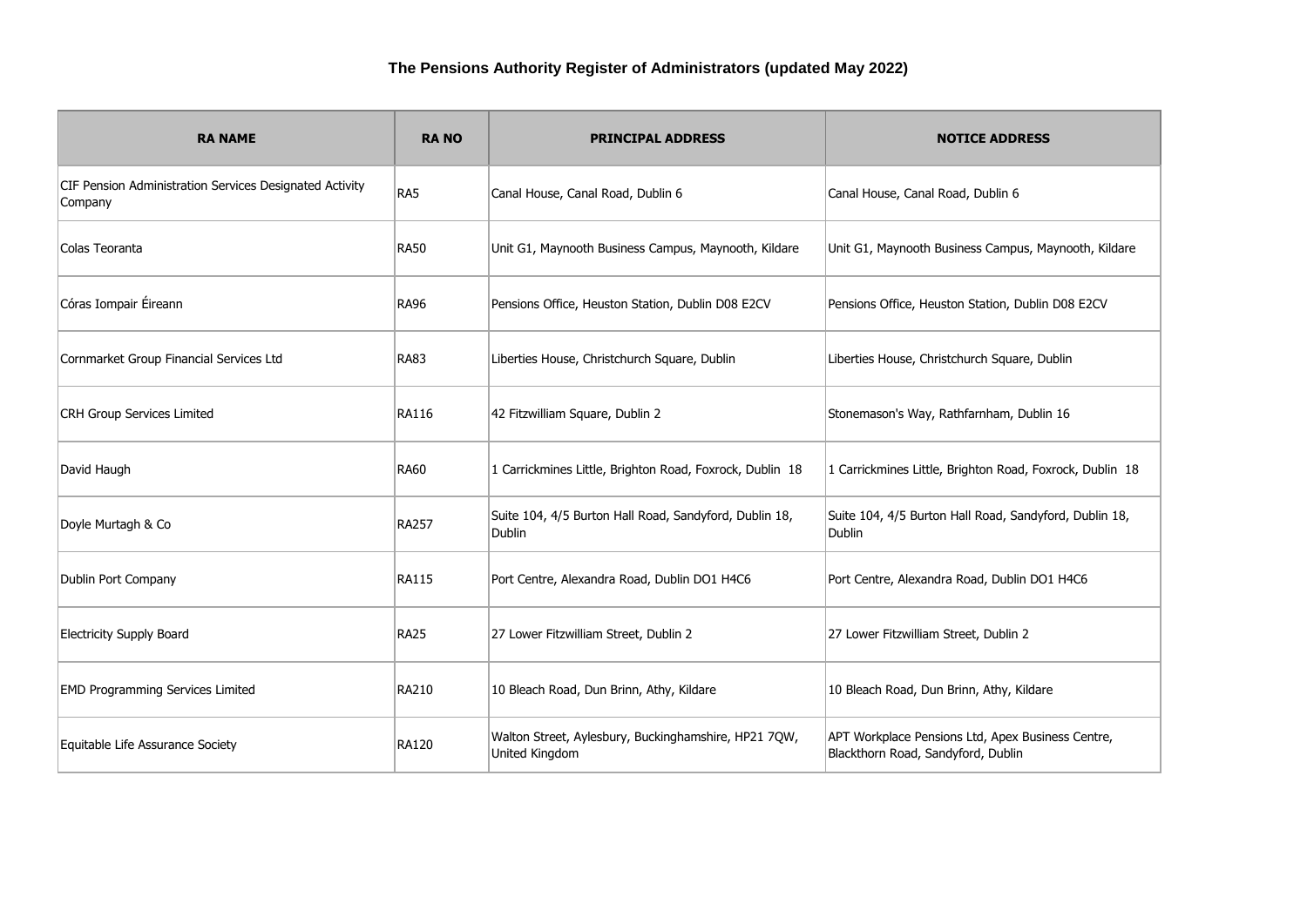| <b>RA NAME</b>                         | <b>RANO</b>  | <b>PRINCIPAL ADDRESS</b>                                              | <b>NOTICE ADDRESS</b>                                                 |
|----------------------------------------|--------------|-----------------------------------------------------------------------|-----------------------------------------------------------------------|
| Everards Tax Consulting Limited        | <b>RA261</b> | Iveagh Court (Block D), Charlemont Street, Dublin 2                   | 26/27 Upper Pembroke Street, Dublin 2                                 |
| Frank Glennon (Life and Pensions) Ltd  | <b>RA117</b> | Charlemont House, Charlemont Place, Dublin D02 XR80                   | Charlemont House, Charlemont Place, Dublin D02 XR80                   |
| Glanbia Plc                            | <b>RA21</b>  | Glanbia House, Kilkenny                                               | Glanbia House, Kilkenny                                               |
| Goodbody Pensioneer Trustees Limited   | <b>RA131</b> | Goodbody Stockbrokers, Ballsbridge Park, Ballsbridge,<br>Dublin 4     | Goodbody Stockbrokers, Ballsbridge Park, Ballsbridge,<br>Dublin 4     |
| Grant Thornton Pensioneer Trustees Ltd | <b>RA262</b> | 13-18 City Quay, Dublin DO2 ED70                                      | 13-18 City Quay, Dublin DO2 ED70                                      |
| Harvest Financial Services Ltd         | <b>RA118</b> | Block 3, The Oval, Shelbourne Road, Ballsbridge, Dublin               | Block 3, The Oval, Shelbourne Road, Ballsbridge, Dublin               |
| <b>HC Pensioneer Trustees DAC</b>      | <b>RA128</b> | Oranmore Business Park, Oranmore, Galway                              | Oranmore Business Park, Oranmore, Galway                              |
| I.C.O.S. Limited                       | <b>RA149</b> | THE PLUNKETT HOUSE, 84 MERRION SQUARE, DUBLIN 2                       | THE PLUNKETT HOUSE, 84 MERRION SQUARE, DUBLIN 2                       |
| IFS Trustee Services Ltd               | <b>RA200</b> | Inverdea House, 2 Bridge Street, Wicklow                              | Inverdea House, 2 Bridge Street, Wicklow                              |
| Independent Trustee Company Limited    | RA41         | Harmony Court, Harmony Row, Dublin 2                                  | Harmony Court, Harmony Row, Dublin 2                                  |
| Invesco Limited                        | <b>RA121</b> | 2 Sandyford Business Centre, Burtonhall Road, Sandyford,<br>Dublin 18 | 2 Sandyford Business Centre, Burtonhall Road, Sandyford,<br>Dublin 18 |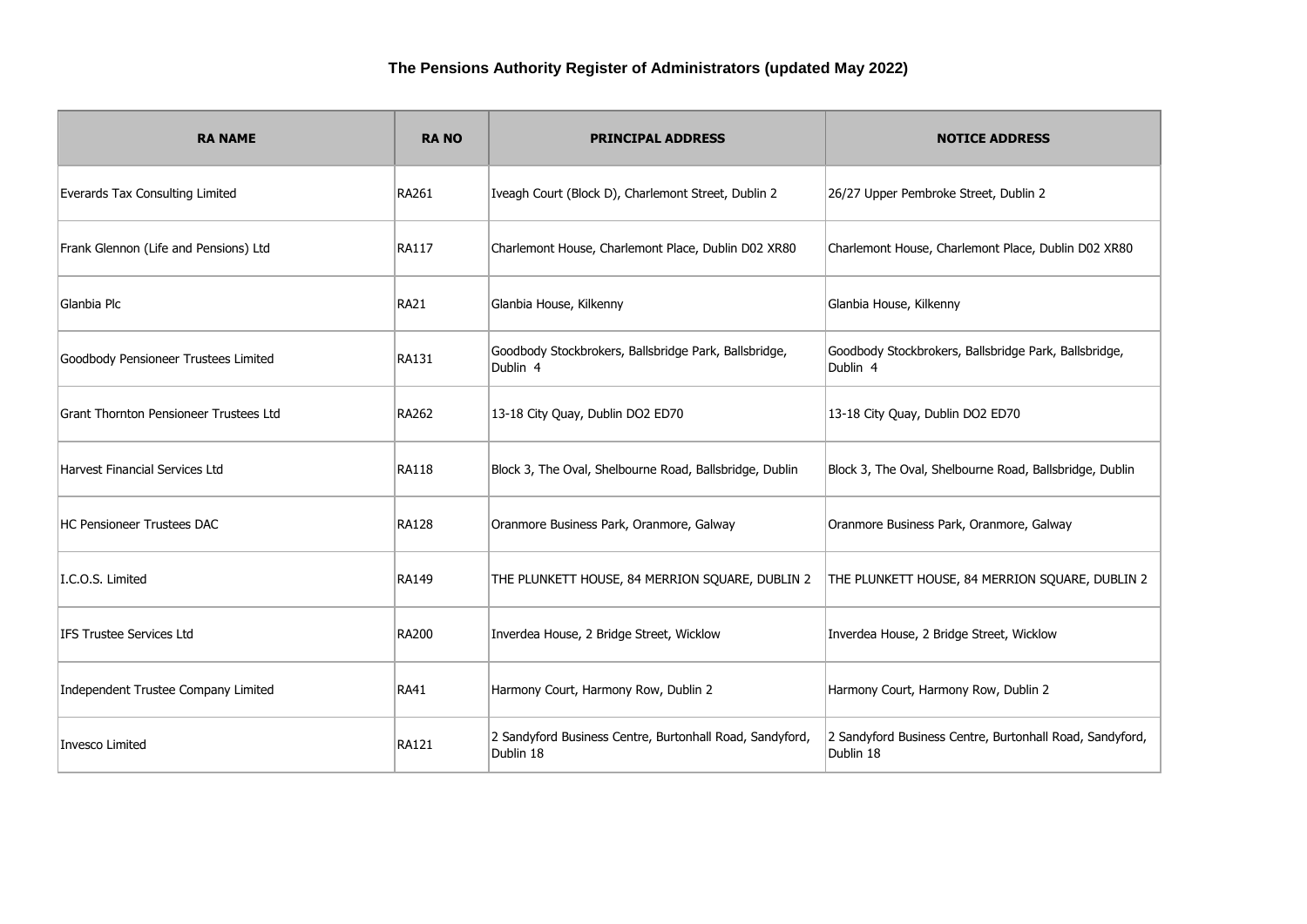| <b>RA NAME</b>                                         | <b>RANO</b>  | <b>PRINCIPAL ADDRESS</b>                                                                                              | <b>NOTICE ADDRESS</b>                                                                                     |
|--------------------------------------------------------|--------------|-----------------------------------------------------------------------------------------------------------------------|-----------------------------------------------------------------------------------------------------------|
| Irish Cement Pension Trustees Ltd                      | <b>RA232</b> | Head Office, Platin, Drogheda, Louth                                                                                  | Head Office, Platin, Drogheda, Louth                                                                      |
| Irish Ferries Ltd                                      | RA162        | Irish Ferries Ltd, Alexandra Road, Dublin D01 W2F5                                                                    | Irish Ferries Ltd, Alexandra Road, Dublin D01 W2F5                                                        |
| Irish Life Assurance plc                               | <b>RA55</b>  | Irish Life Centre, Lower Abbey Street, Dublin 1                                                                       | Irish Life Centre, Lower Abbey Street, Dublin 1                                                           |
| Irish Life Assurance plc - Retail Division             | <b>RA133</b> | Irish Life Centre, Lower Abbey Street, Dublin 1                                                                       | Irish Life Centre, Lower Abbey Street, Dublin 1                                                           |
| Irish Life Assurance plc (Corporate Business Division) | <b>RA130</b> | Corporate Business Division, Irish Life Assurance plc, Irish<br>Life Centre, Lower Abbey Street, Dublin 1             | Corporate Business Division, Irish Life Assurance plc, Irish<br>Life Centre, Lower Abbey Street, Dublin 1 |
| J & E Davy (T/A Davy)                                  | RA141        | Davy House, 49 Dawson Street, Dublin 2                                                                                | Davy House, 49 Dawson Street, Dublin 2                                                                    |
| Jamesmont Limited t/a Corporate Life                   | RA107        | Third Floor, VHI House, 70 South Mall, Cork                                                                           | Third Floor, VHI House, 70 South Mall, Cork                                                               |
| JLT Benefit Solutions Ltd                              | <b>RA95</b>  | Post Handling Centre, St James's Tower, 7 Charlotte Street,<br>Manchester, Greater Manchester, M1 4DZ, United Kingdom | Warrington House, Mount Street Crescent, Dublin 2                                                         |
| Joseph G Byrne & Sons Consulting Actuaries Limited     | RA249        | Elm House, Leopardstown Office Park, Sandyford, Dublin<br>D18 CX34                                                    | Elm House, Leopardstown Office Park, Sandyford, Dublin<br>D <sub>18</sub> C <sub>X</sub> 34               |
| Kerry Group Services Limited                           | <b>RA39</b>  | Global Centre, Millennium Business Park, Naas, Kildare                                                                | Global Centre, Millennium Business Park, Naas, Kildare                                                    |
| Kevin McKenna                                          | <b>RA223</b> | Abingdon Investment Trust, Unit B Deansgrange Ind Est,<br>Kill Avenue, Blackrock, Dublin                              | Abingdon Investment Trust, Unit B Deansgrange Ind Est,<br>Kill Avenue, Blackrock, Dublin                  |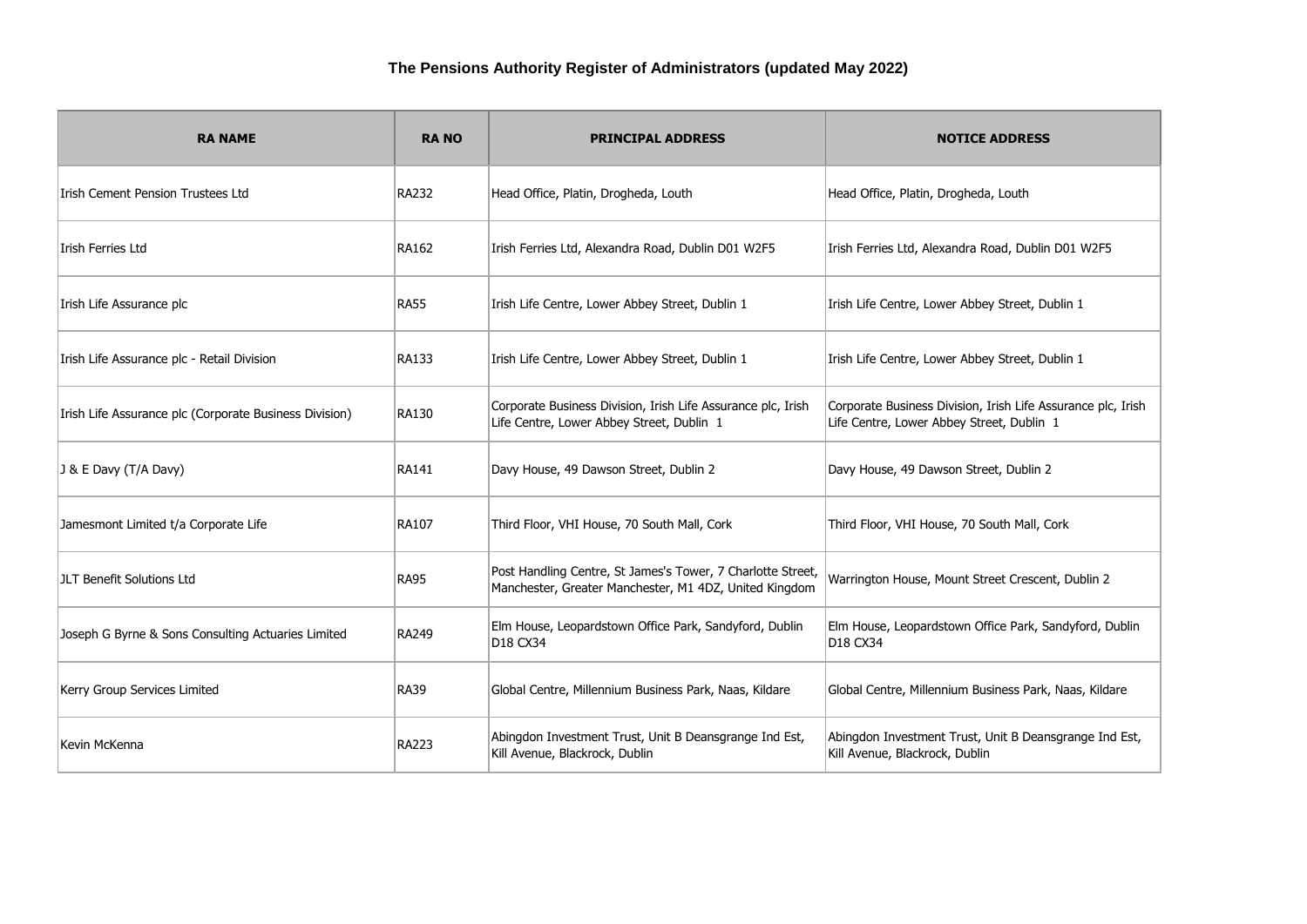| <b>RA NAME</b>                                                         | <b>RANO</b>  | <b>PRINCIPAL ADDRESS</b>                                                         | <b>NOTICE ADDRESS</b>                                                            |
|------------------------------------------------------------------------|--------------|----------------------------------------------------------------------------------|----------------------------------------------------------------------------------|
| <b>Lakeland Dairies</b>                                                | RA231        | Dublin Road, Killygarry, Cavan                                                   | Dublin Road, Killygarry, Cavan                                                   |
| Lane Clark & Peacock Ireland Limited                                   | <b>RA269</b> | Office 2, Grand Canal Wharf, South Dock Road, Dublin 4                           | Office 2, Grand Canal Wharf, South Dock Road, Dublin 4                           |
| MacCourt Trustees Ltd                                                  | <b>RA135</b> | 60 Merrion Square, Dublin 2                                                      | 60 Merrion Square, Dublin 2                                                      |
| MacDonald Financial Consultants Limited                                | <b>RA206</b> | Block 8 No 12, Blanchardstown Corporate Park,<br>Blanchardstown, Dublin D15 EF2W | Block 8 No 12, Blanchardstown Corporate Park,<br>Blanchardstown, Dublin D15 EF2W |
| McCann FitzGerald LLP                                                  | <b>RA139</b> | Riverside One, Sir John Rogersons Quay, Dublin 2                                 | Riverside One, Sir John Rogersons Quay, Dublin 2                                 |
| Mercer (Ireland) Limited                                               | <b>RA32</b>  | Charlotte House, Charlemont Street, Dublin D02 NV26                              | Charlotte House, Charlemont Street, Dublin D02 NV26                              |
| Meritas Financial Advisors Ltd                                         | <b>RA146</b> | Suite 401, 1-3 Burton Hall Park, Burton Hall Road,<br>Sandyford, Dublin 18       | Suite 401, 1-3 Burton Hall Park, Burton Hall Road,<br>Sandyford, Dublin 18       |
| Mondelez Ireland Production Limited                                    | RA4          | Malahide Road, Coolock, Dublin 5                                                 | Malahide Road, Coolock, Dublin Five, Dublin D05 T0H4                             |
| Mount Street Group                                                     | <b>RA140</b> | 95 Sandymount Road, Sandymount, Dublin 4                                         | 95 Sandymount Road, Sandymount, Dublin 4                                         |
| Munster Pensioneer Trustees Ltd                                        | <b>RA145</b> | Whitethorns, Castletroy, Limerick                                                | Whitethorns, Castletroy, Limerick                                                |
| New Ireland Assurance Company plc (trading as Bank of<br>Ireland Life) | <b>RA38</b>  | 5-9 South Frederick Street, Dublin 2                                             | 5-9 South Frederick Street, Dublin 2                                             |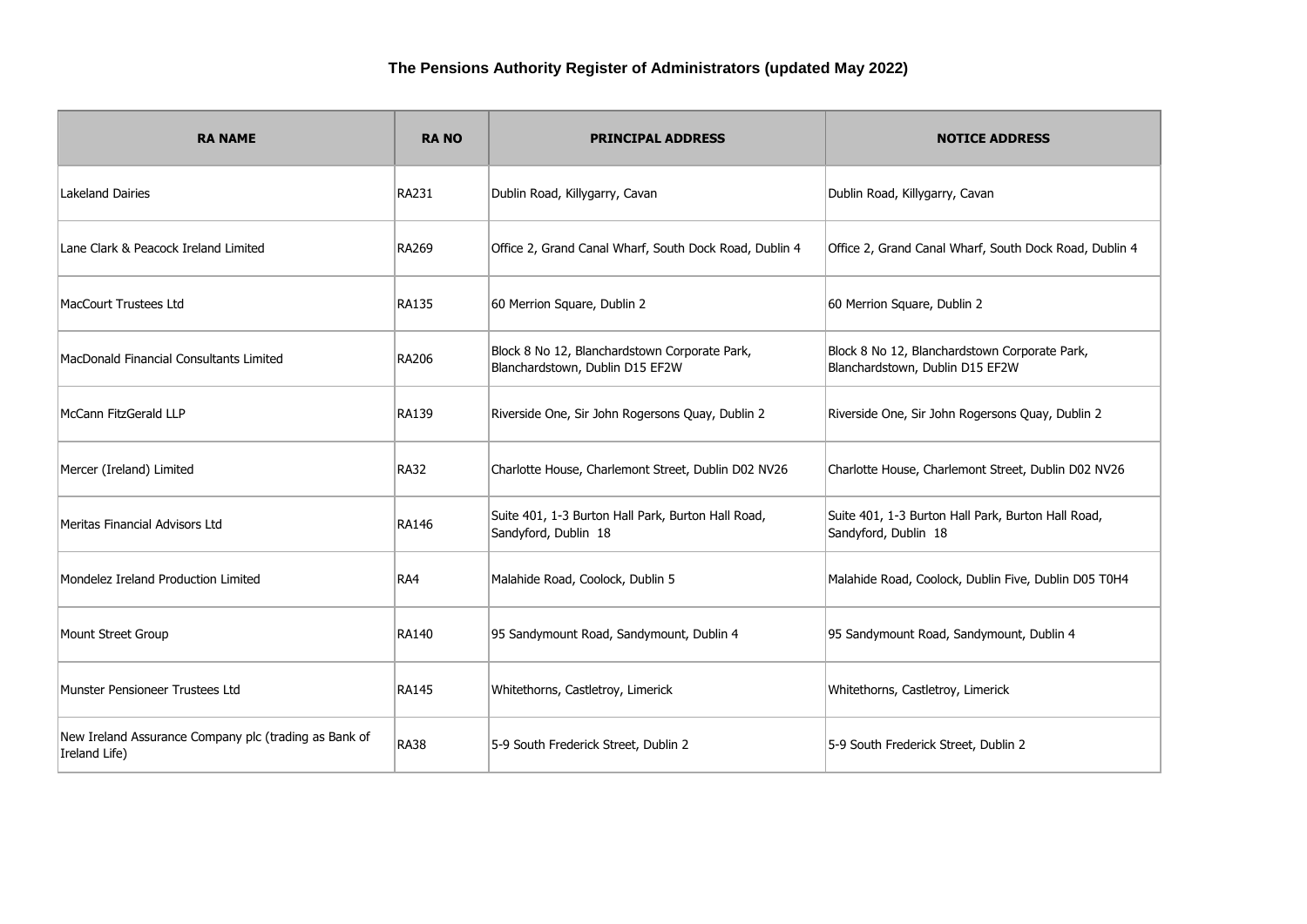| <b>RA NAME</b>                                                         | <b>RANO</b>  | <b>PRINCIPAL ADDRESS</b>                                                                                       | <b>NOTICE ADDRESS</b>                                                                                                                  |
|------------------------------------------------------------------------|--------------|----------------------------------------------------------------------------------------------------------------|----------------------------------------------------------------------------------------------------------------------------------------|
| Newcourt Pensioneer Trustees Ltd                                       | <b>RA106</b> | Father Mathew Hall, 131 Church Street, Dublin 7                                                                | Father Mathew Hall, 131 Church Street, Dublin 7                                                                                        |
| <b>OBF Insurance Group</b>                                             | <b>RA255</b> | Bridge House, Baggot Street Bridge, Dublin 4                                                                   | Bridge House, Baggot Street Bridge, Dublin 4                                                                                           |
| O'Mahony Actuarial & Pensions Legal Services Limited                   | <b>RA167</b> | Sunglin, Hainault Road, Foxrock, Dublin 18                                                                     | Sunglin, Hainault Road, Foxrock, Dublin 18                                                                                             |
| Paul Corcoran                                                          | RA143        | 353 Howth Road, Raheny, Dublin                                                                                 | 353 Howth Road, Raheny, Dublin                                                                                                         |
| Paul Ryan Pension & Financial Consultants Limited                      | <b>RA47</b>  | Unit 19 Greenmount House, Greenmount Office Park,<br>Harolds Cross Road, Harolds Cross, Dublin D 6W            | Unit 19 Greenmount House, Greenmount Office Park,<br>Harolds Cross Road, Harolds Cross, Dublin D 6W                                    |
| Paymaster (1836) Limited                                               | <b>RA180</b> | Equinti Paymaster (1836) Ltd, Sutherland House, Russell<br>way, Crawley, West Sussex, RH10 1UH, United Kingdom | Paymaster (1836) Ltd, c/o Barbara Tooher A&L Goodbody,<br>International Financial Services Centre, North Wall Quay,<br>Dublin D01 H104 |
| PGMS (Ireland) Limited                                                 | <b>RA102</b> | c/o SS&C, 16 Joyce Way, Park West Business Park, Dublin<br>12                                                  | Standard Life, 90 St. Stephen's Green, Dublin 2                                                                                        |
| Pillar 2 Pension Trustees Limited                                      | <b>RA274</b> | 53 Orpen Green, Blackrock, Dublin                                                                              | 53 Orpen Green, Blackrock, Dublin A94 X4A6                                                                                             |
| Planlife Trustee Services Ltd t/a Willis Self-Administered<br>Pensions | <b>RA108</b> | Willis Towers Watson House, Elm Park, Merrion Road,<br>Dublin 4, Dublin D04 P231                               | Willis Towers Watson House, Elm Park, Merrion Road,<br>Dublin 4, Dublin D04 P231                                                       |
| Platinum Pensioneer Trustees Limited                                   | <b>RA177</b> | Quayside Business Park, Mill Street, Dundalk, Louth                                                            | Quayside Business Park, Mill Street, Dundalk, Louth                                                                                    |
| PricewaterhouseCoopers                                                 | <b>RA172</b> | One Spencer Dock, North Wall Quay, Dublin 1                                                                    | One Spencer Dock, North Wall Quay, Dublin 1                                                                                            |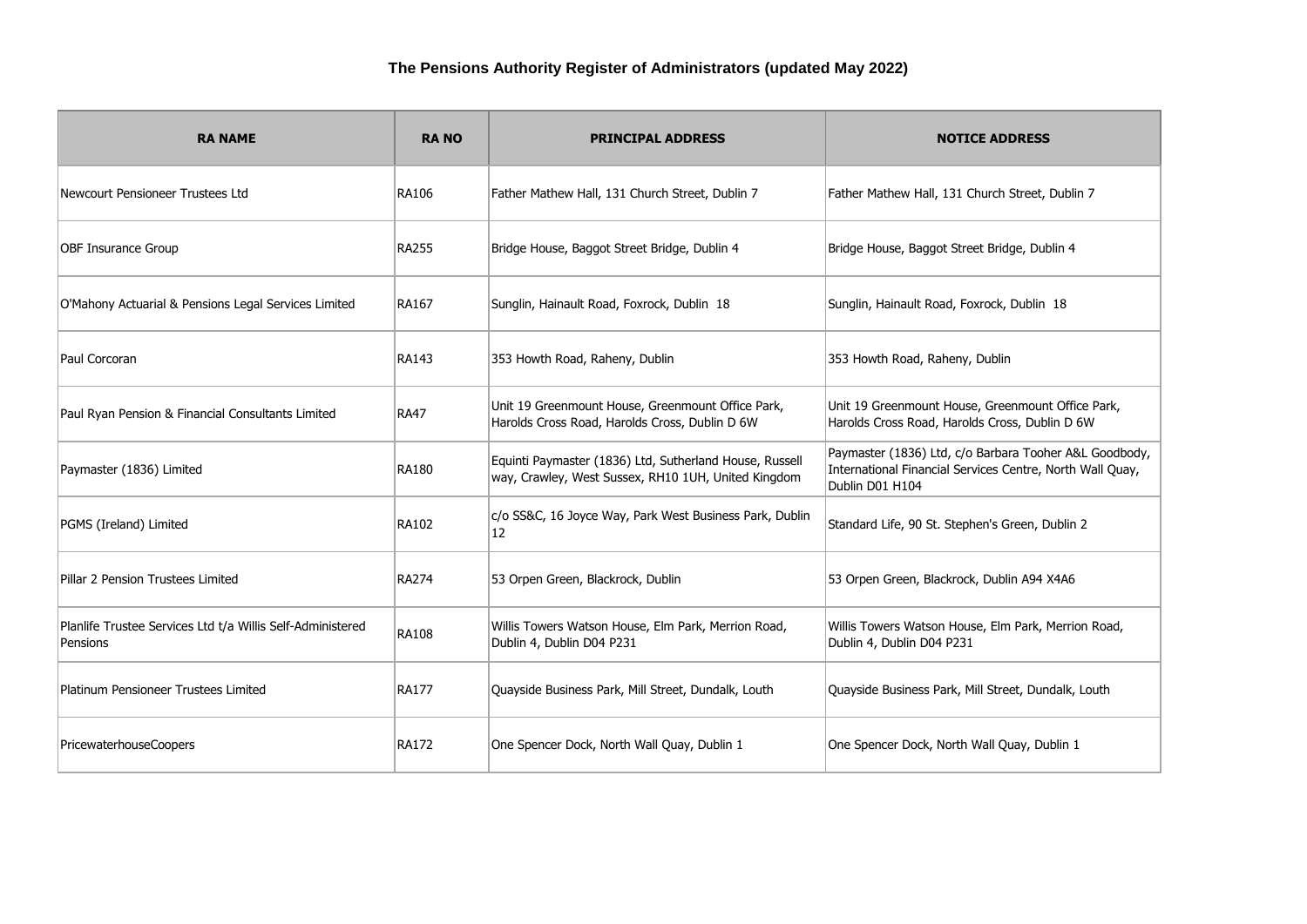| <b>RA NAME</b>                                | <b>RANO</b>  | <b>PRINCIPAL ADDRESS</b>                                                                                                                                            | <b>NOTICE ADDRESS</b>                                              |
|-----------------------------------------------|--------------|---------------------------------------------------------------------------------------------------------------------------------------------------------------------|--------------------------------------------------------------------|
| Project Management Limited                    | RA205        | Killakee House, Belgard Square, Tallaght, Dublin 24                                                                                                                 | Killakee House, Belgard Square, Tallaght, Dublin 24                |
| Quest Capital Trustees Limited                | <b>RA11</b>  | 9 Fitzwilliam Square, NA, Dublin 2                                                                                                                                  | 9 Fitzwilliam Square, NA, Dublin 2                                 |
| Raidio Teilifís Eireann                       | RA152        | Donnybrook, Dublin 4                                                                                                                                                | Donnybrook, Dublin 4                                               |
| Reade Pensions & Financial Services Limited   | <b>RA98</b>  | 7 Abbey House, Main Street, Clonee, Meath                                                                                                                           | 7 Abbey House, Main Street, Clonee, Meath                          |
| <b>RENISHAW IRELAND LTD</b>                   | RA204        | Swords Business Park, Swords, Dublin                                                                                                                                | Swords Business Park, Swords, Dublin                               |
| Richard Woulfe                                | RA242        | Thomas Street, Rathkeale, Limerick                                                                                                                                  | Thomas Street, Rathkeale, Limerick                                 |
| Roadstone Pension Trust Ltd                   | RA8          | Fortunestown, Tallaght, Dublin 24                                                                                                                                   | Fortunestown, Tallaght, Dublin 24                                  |
| Royal London Insurance DAC                    | RA267        | 47-49 St Stephen's Green, Dublin 2                                                                                                                                  | 47-49 St Stephen's Green, Dublin 2                                 |
| Royal London Mutual Insurance Society Limited | <b>RA236</b> | Royal London House, Alderley Park, Congleton Road, Nether Royal London Ireland, Royal London House, 47 St Stephen's<br>Alderley, Cheshire, SK10 4EL, United Kingdom | Green, Dublin 2                                                    |
| <b>RSM Ireland</b>                            | <b>RA10</b>  | Trinity House, Charleston Road, Ranelagh, Dublin 6                                                                                                                  | Trinity House, Charleston Road, Ranelagh, Dublin 6                 |
| Simon Shirley                                 | <b>RA235</b> | Simon Shirley Advisors Limited, 64 Lower Mount Street,<br>Dublin 2                                                                                                  | Simon Shirley Advisors Limited, 64 Lower Mount Street,<br>Dublin 2 |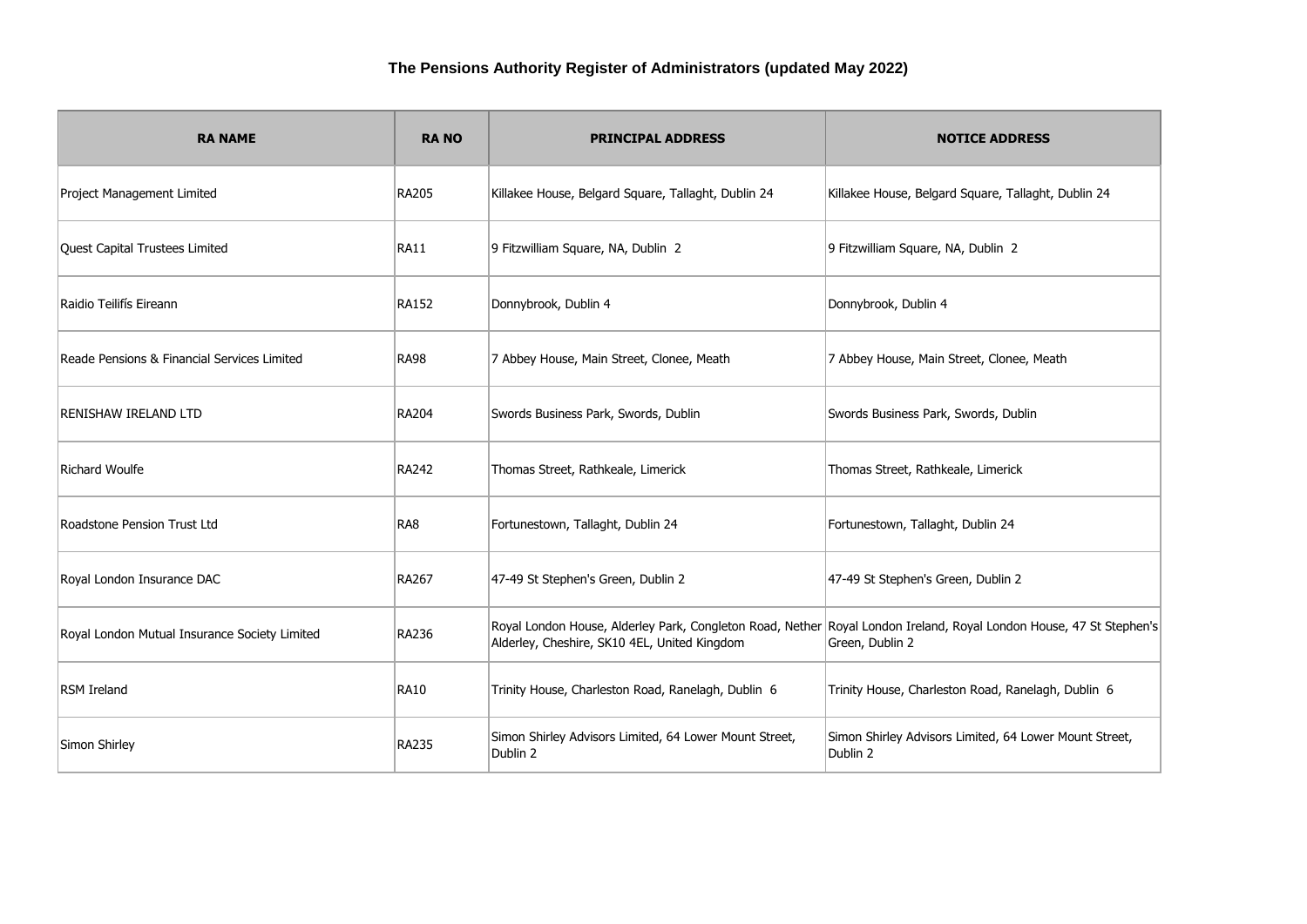| <b>RA NAME</b>                                | <b>RANO</b>  | <b>PRINCIPAL ADDRESS</b>                                                                                          | <b>NOTICE ADDRESS</b>                                                                        |
|-----------------------------------------------|--------------|-------------------------------------------------------------------------------------------------------------------|----------------------------------------------------------------------------------------------|
| Smith & Williamson Pensioneer Trustee Limited | RA233        | Alexandra House, The Sweepstakes, Dublin DO4 C7H2                                                                 | Alexandra House, 3 Ballsbridge Park, Ballsbridge, Dublin<br><b>D04 C7H2</b>                  |
| Standard Life International DAC               | <b>RA265</b> | 90 St Stephens Green, Dublin 2                                                                                    | 90 St Stephens Green, Dublin 2                                                               |
| Sun Life Assurance Company of Canada (UK)     | <b>RA187</b> | 4th Floor, Matrix House, Basing View, Basingstoke,<br>Hampshire, RG21 4DZ, United Kingdom                         | Sun Life Information Services Limited, Unit 42, IDA<br>Industrial Park, Cork Road, Waterford |
| Tesco Bengaluru Private Limited               | <b>RA84</b>  | # 81 & 82, EPIP Area, Whitefield, Bangalore, 560066, India Tesco Ireland, Marine Road, Dun Laoghaire, Dublin      |                                                                                              |
| The Representative Church Body                | <b>RA159</b> | Church of Ireland House, Church Avenue, Rathmines, Dublin Church of Ireland House, Church Avenue, Rathmines,<br>6 | Dublin 6                                                                                     |
| Thomas Scott                                  | <b>RA164</b> | c/o GEA Westfalia Separator Ireland Limited, Coolroe,<br>Ballincollig, Cork                                       | c/o GEA Westfalia Separator Ireland Limited, Coolroe,<br>Ballincollig, Cork                  |
| Total Produce Ireland Limited                 | <b>RA176</b> | Charles McCann Building, Rampart Road, Dundalk, Louth                                                             | Charles McCann Building, Rampart Road, Dundalk, Louth                                        |
| Trident Benefit Consulting Limited            | <b>RA275</b> | 300A Cathedral Court, New Street, Dublin                                                                          | 300A Cathedral Court, New Street, Dublin D08A7K7                                             |
| Utmost PanEurope DAC                          | <b>RA272</b> | Ashford House, 18-23 Tara Street, Dublin D02 VX67                                                                 | Ashford House, 18-23 Tara Street, Dublin                                                     |
| Vhi Group Services                            | <b>RA271</b> | Vhi House, Lower Abbey Street, Dublin 1                                                                           | Vhi House, Lower Abbey Street, Dublin 1                                                      |
| Wealth Options Trustees Limited               | RA169        | Unit 1C Elm House, Millennium Park, Naas, Kildare                                                                 | Unit 1C Elm House, Millennium Park, Naas, Kildare                                            |